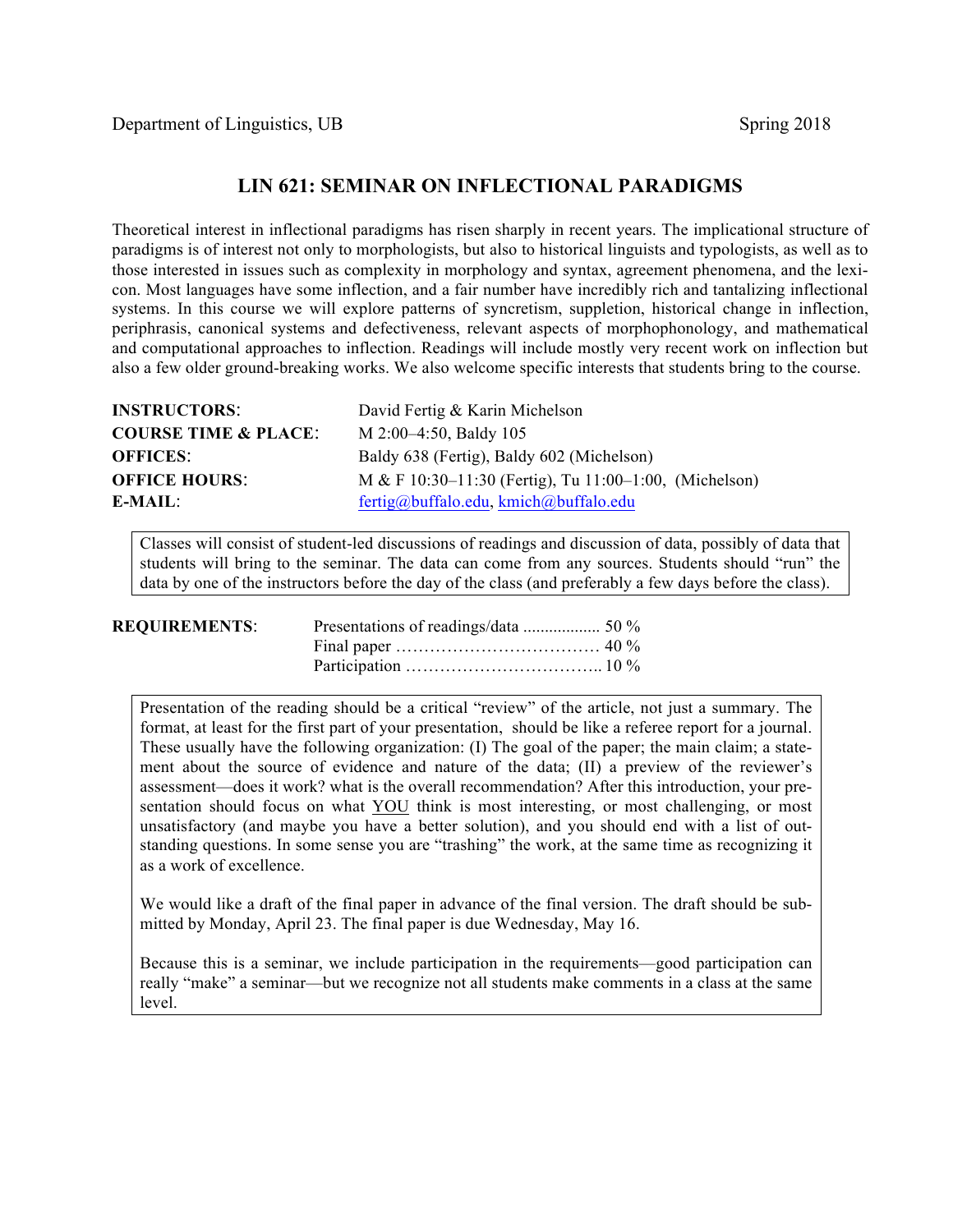## **LEARNING OUTCOMES & ASSESSMENT**

| By the end of this course, students should be able to                 | <b>Method of assessment</b>   |
|-----------------------------------------------------------------------|-------------------------------|
| explain the meaning and the relevance to current debates in           | class discussion              |
| morphological theory of the following terms: paradigm; stem;          |                               |
| morphotactics; position class; default; inheritance; principle parts; |                               |
| syncretism, suppletion; periphrasis; cumulative/extended              |                               |
| exponence; deponency; separationist hypothesis; morphome; rule of     |                               |
| referral; paradigm economy; no-blur principle; entropy                |                               |
| explain and give examples to illustrate the following theoretical     | class discussion              |
| oppositions: word-based vs. morpheme-based; lexical vs.               |                               |
| inferential; incremental vs. realizational; constructive vs.          |                               |
| abstractive; exponence-based vs. implicative;                         |                               |
| syntagmatic/compositional vs. paradigmatic/configurational            |                               |
| identify the key distinguishing characteristics and name some of the  | class discussion              |
| major proponents of the following theoretical approaches to           |                               |
| inflectional morphology: traditional Word-And-Paradigm                |                               |
| Morphology; Paradigm-Function Morphology; Information-Based           |                               |
| Morphology; Construction Morphology; Network Morphology               |                               |
| analyze complex morphological data sets in accordance with at least   | class activities              |
| one of the approaches discussed in the seminar and compare the        |                               |
| pros and cons of this approach to others                              |                               |
| become the class expert on some aspect of morphological theory        | presentation of reading; term |
| related to inflectional paradigms                                     | project                       |
| demonstrate in-depth understanding of some aspect of                  | term project                  |
| morphological theory related to inflectional paradigms and make an    |                               |
| original contribution to scholarship in this area                     |                               |

## **COURSE POLICIES:**

Incompletes. If you are considering discussing the possibility of an incomplete with your instructor(s), please familiarize yourself first with UB's official policy at: https://catalog.buffalo.edu/policies/explanation.html

Academic Integrity. All students should be sure that they understand the University's Academic Integrity policy before completing any assignments or taking any tests. If you have any questions or concerns about the policy, please discuss them with your instructor(s). You will find the policy at: https://catalog.buffalo.edu/policies/integrity.html

Accessibility Resources. If you require classroom or testing accommodations due to a disability, please contact Accessibility Resources, located at 60 Capen Hall. AR can be reached by phone at (716) 645-2608 or by email using the form at the website below. Please inform your instructor(s) as soon as possible about your needs so that we can coordinate your accommodations.

http://www.buffalo.edu/studentlife/who-we-are/departments/accessibility.html